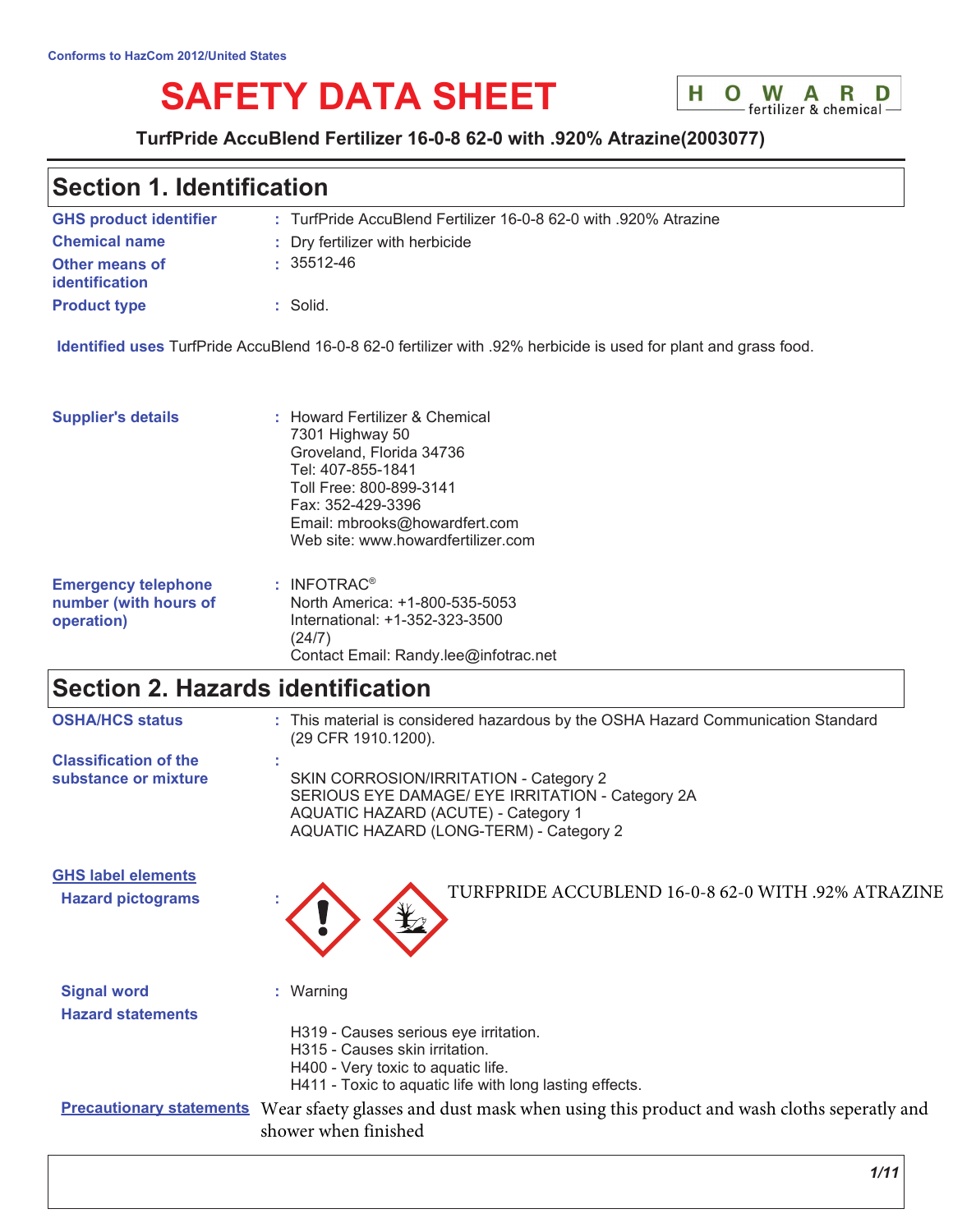# **Section 2. Hazards identification**

| <b>Prevention</b>                          | : P280 - Wear protective gloves. Wear eye or face protection.<br>P210 - Keep away from heat. - No smoking.<br>P220 - Keep away from clothing, incompatible materials and combustible materials.<br>P221 - Take any precaution to avoid mixing with combustibles and other incompatible<br>materials.<br>P273 - Avoid release to the environment.<br>P264 - Wash hands thoroughly after handling.                                                                                           |
|--------------------------------------------|--------------------------------------------------------------------------------------------------------------------------------------------------------------------------------------------------------------------------------------------------------------------------------------------------------------------------------------------------------------------------------------------------------------------------------------------------------------------------------------------|
| <b>Response</b>                            | : P391 - Collect spillage.<br>P302 + P352 + P362-2 + P363 - IF ON SKIN: Wash with plenty of soap and water. Take<br>off contaminated clothing. Wash contaminated clothing before reuse.<br>P332 + P313 - If skin irritation occurs: Get medical attention.<br>P305 + P351 + P338 - IF IN EYES: Rinse cautiously with water for several minutes.<br>Remove contact lenses, if present and easy to do. Continue rinsing.<br>P337 + P313 - If eye irritation persists: Get medical attention. |
| <b>Storage</b>                             | : Not applicable.                                                                                                                                                                                                                                                                                                                                                                                                                                                                          |
| <b>Disposal</b>                            | : P501 - Dispose of contents and container in accordance with all local, regional, national<br>and international regulations.                                                                                                                                                                                                                                                                                                                                                              |
| <b>Hazards not otherwise</b><br>classified | : None known.                                                                                                                                                                                                                                                                                                                                                                                                                                                                              |
|                                            |                                                                                                                                                                                                                                                                                                                                                                                                                                                                                            |

# Section 3. Composition/information on ingredients

| <b>Substance/mixture</b>                       | : Mixture                       |
|------------------------------------------------|---------------------------------|
| <b>Chemical name</b>                           | : Dry fertilizer with herbicide |
| <b>Other means of</b><br><i>identification</i> | : Not available.                |

### **CAS number/other identifiers**

| <b>CAS number</b>   | : Not applicable. |
|---------------------|-------------------|
| <b>Product code</b> | : Not available.  |

| $\frac{9}{6}$<br>Ingredient name      | <b>CAS number</b>      |
|---------------------------------------|------------------------|
| $2 - 6$<br>.920<br>Sulfur<br>Atrazine | 7704-34-9<br>1912-24-9 |

Any concentration shown as a range is to protect confidentiality or is due to batch variation.

There are no additional ingredients present which, within the current knowledge of the supplier and in the concentrations applicable, are classified as hazardous to health or the environment and hence require reporting in this section.

Occupational exposure limits, if available, are listed in Section 8.

# **Section 4. First aid measures**

| <b>Description of necessary first aid measures</b> |                                                                                                                                                                                                                                                                                                                                                                                                        |
|----------------------------------------------------|--------------------------------------------------------------------------------------------------------------------------------------------------------------------------------------------------------------------------------------------------------------------------------------------------------------------------------------------------------------------------------------------------------|
| <b>Eye contact</b>                                 | : Immediately flush eyes with plenty of water, occasionally lifting the upper and lower<br>eyelids. Check for and remove any contact lenses. Continue to rinse for at least 20<br>minutes. Get medical attention.                                                                                                                                                                                      |
| <b>Inhalation</b>                                  | : Remove victim to fresh air and keep at rest in a position comfortable for breathing. If not<br>breathing, if breathing is irregular or if respiratory arrest occurs, provide artificial<br>respiration or oxygen by trained personnel. It may be dangerous to the person providing<br>aid to give mouth-to-mouth resuscitation. Maintain an open airway. Get medical<br>attention if symptoms occur. |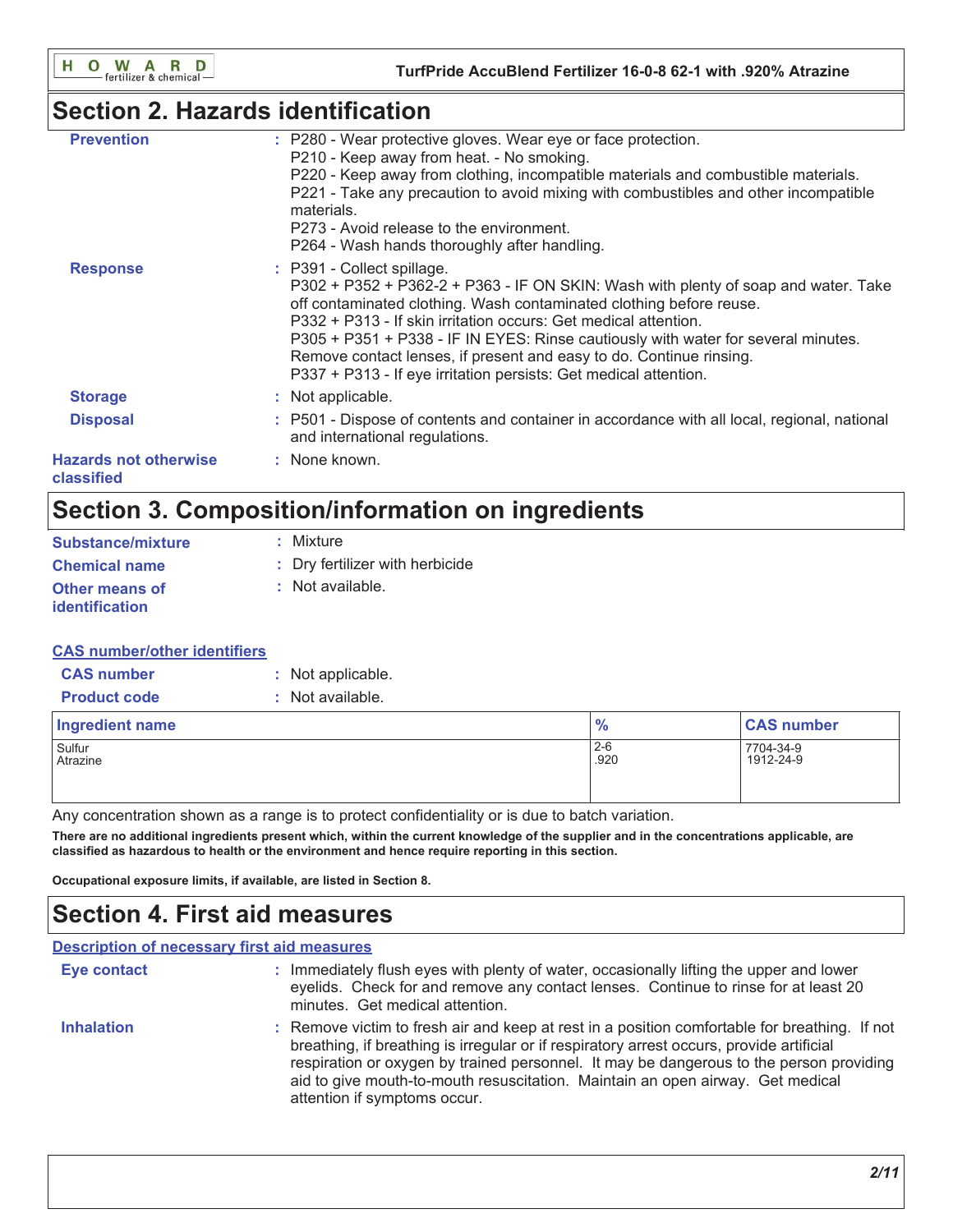# **Section 4. First aid measures**

| <b>Skin contact</b> | : Flush contaminated skin with plenty of water. Continue to rinse for at least 20 minutes. |
|---------------------|--------------------------------------------------------------------------------------------|
|                     | Get medical attention. Wash clothing before reuse. Clean shoes thoroughly before           |
|                     | reuse.                                                                                     |

**Ingestion** : Wash out mouth with water. If material has been swallowed and the exposed person is conscious, give small quantities of water to drink. Stop if the exposed person feels sick as vomiting may be dangerous. Do not induce vomiting unless directed to do so by medical personnel. If vomiting occurs, the head should be kept low so that vomit does not enter the lungs. Get medical attention if adverse health effects persist or are severe. Never give anything by mouth to an unconscious person. Get medical attention if symptoms occur.

| Most important symptoms/effects, acute and delayed |                                                                                                                                                                               |
|----------------------------------------------------|-------------------------------------------------------------------------------------------------------------------------------------------------------------------------------|
| <b>Potential acute health effects</b>              |                                                                                                                                                                               |
| <b>Eye contact</b>                                 | : Causes serious eye irritation.                                                                                                                                              |
| <b>Inhalation</b>                                  | : Exposure to decomposition products may cause a health hazard. Serious effects may<br>be delayed following exposure.                                                         |
| <b>Skin contact</b>                                | : Causes skin irritation.                                                                                                                                                     |
| <b>Ingestion</b>                                   | : Irritating to mouth, throat and stomach.                                                                                                                                    |
| Over-exposure signs/symptoms                       |                                                                                                                                                                               |
| <b>Eye contact</b>                                 | : Adverse symptoms may include the following:<br>pain or irritation<br>watering<br>redness                                                                                    |
| <b>Inhalation</b>                                  | : No known significant effects or critical hazards.                                                                                                                           |
| <b>Skin contact</b>                                | : Adverse symptoms may include the following:<br>irritation<br>redness                                                                                                        |
| <b>Ingestion</b>                                   | : No known significant effects or critical hazards.                                                                                                                           |
|                                                    | Indication of immediate medical attention and special treatment needed, if necessary                                                                                          |
| <b>Notes to physician</b>                          | : In case of inhalation of decomposition products in a fire, symptoms may be delayed.<br>The exposed person may need to be kept under medical surveillance for 48 hours.      |
| <b>Specific treatments</b>                         | : No specific treatment.                                                                                                                                                      |
| <b>Protection of first-aiders</b>                  | : No action shall be taken involving any personal risk or without suitable training. It may<br>be dangerous to the person providing aid to give mouth-to-mouth resuscitation. |

See toxicological information (Section 11)

# **Section 5. Fire-fighting measures**

| <b>Extinguishing media</b>                           |                                                                                                                                                                                                                                                          |
|------------------------------------------------------|----------------------------------------------------------------------------------------------------------------------------------------------------------------------------------------------------------------------------------------------------------|
| <b>Suitable extinguishing</b><br>media               | : Use an extinguishing agent suitable for the surrounding fire.                                                                                                                                                                                          |
| <b>Unsuitable extinguishing</b><br>media             | : None known.                                                                                                                                                                                                                                            |
| <b>Specific hazards arising</b><br>from the chemical | : This material is very toxic to aguatic life. This material is toxic to aguatic life with long<br>lasting effects. Fire water contaminated with this material must be contained and<br>prevented from being discharged to any waterway, sewer or drain. |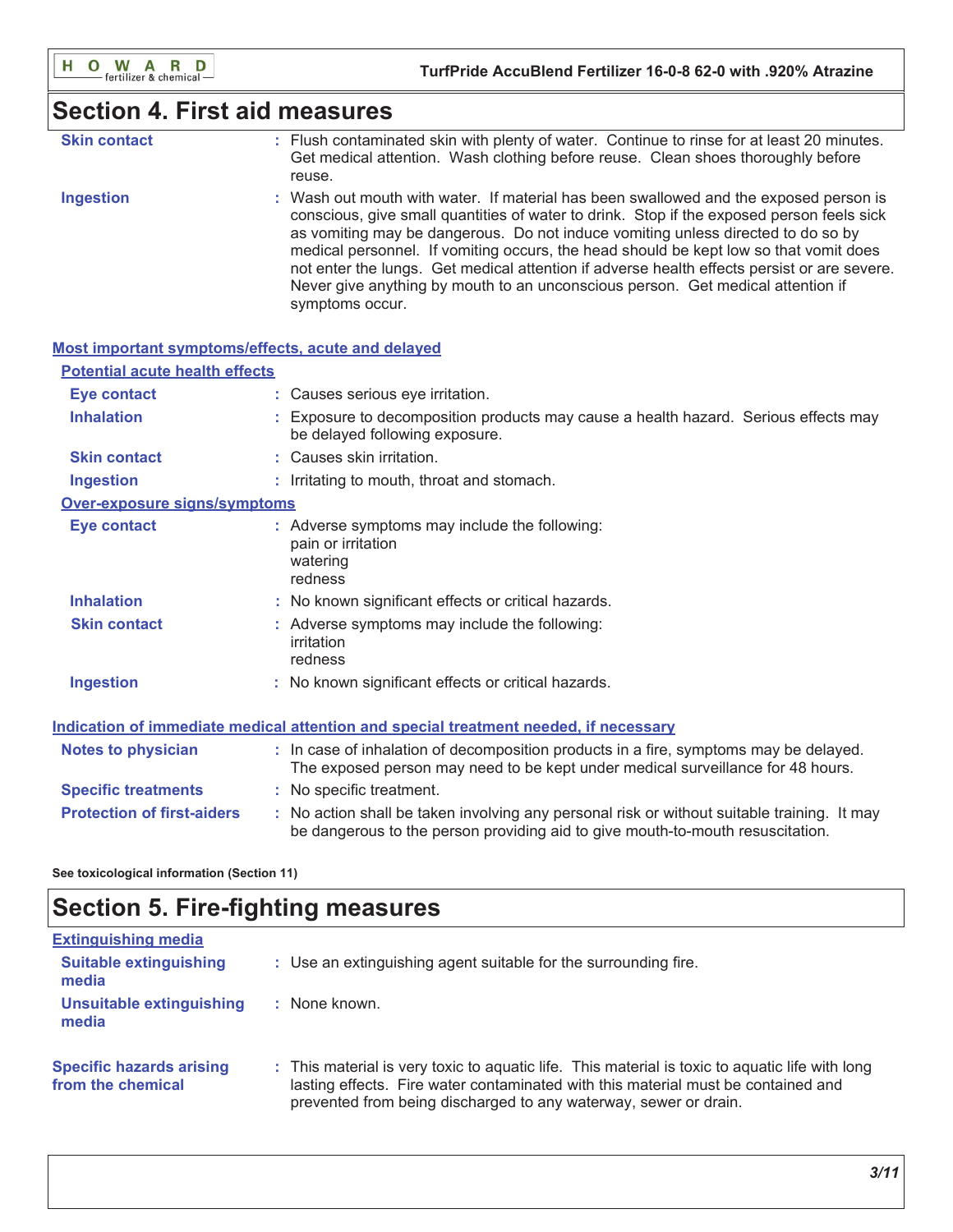O W A R D H.

### **Section 5. Fire-fighting measures**

| <b>Hazardous thermal</b><br>decomposition products | Decomposition products may include the following materials:<br>carbon dioxide<br>carbon monoxide<br>nitrogen oxides<br>Sulfur oxides<br>metal oxide/oxides |
|----------------------------------------------------|------------------------------------------------------------------------------------------------------------------------------------------------------------|
| <b>Special protective actions</b>                  | : Move containers from fire area if this can be done without risk. Use water spray to keep                                                                 |
| for fire-fighters                                  | fire-exposed containers cool.                                                                                                                              |
| <b>Special protective</b>                          | : Fire-fighters should wear appropriate protective equipment and self-contained breathing                                                                  |
| equipment for fire-fighters                        | apparatus (SCBA) with a full face-piece operated in positive pressure mode.                                                                                |

# **Section 6. Accidental release measures**

#### Personal precautions, protective equipment and emergency procedures

| For non-emergency<br>personnel   | : Keep unnecessary and unprotected personnel from entering. Do not touch or walk<br>through spilled material. Shut off all ignition sources. No flares, smoking or flames in<br>hazard area. Provide adequate ventilation. Wear appropriate respirator when<br>ventilation is inadequate. Put on appropriate personal protective equipment.       |
|----------------------------------|---------------------------------------------------------------------------------------------------------------------------------------------------------------------------------------------------------------------------------------------------------------------------------------------------------------------------------------------------|
| For emergency responders :       | If specialized clothing is required to deal with the spillage, take note of any information in<br>Section 8 on suitable and unsuitable materials. See also the information in "For non-<br>emergency personnel".                                                                                                                                  |
| <b>Environmental precautions</b> | : Avoid dispersal of spilled material and runoff and contact with soil, waterways, drains<br>and sewers. Inform the relevant authorities if the product has caused environmental<br>pollution (sewers, waterways, soil or air). Water polluting material. May be harmful to<br>the environment if released in large quantities. Collect spillage. |

#### Methods and materials for containment and cleaning up

: Move containers from spill area. Use spark-proof tools and explosion-proof equipment. **Spill** Approach release from upwind. Prevent entry into sewers, water courses, basements or confined areas. Avoid dust generation. Do not dry sweep. Vacuum dust with equipment fitted with a HEPA filter and place in a closed, labeled waste container. Dispose of via a licensed waste disposal contractor. Note: see Section 1 for emergency contact information and Section 13 for waste disposal.

# **Section 7. Handling and storage**

### **Precautions for safe handling**

| <b>Protective measures</b>                       | : Put on appropriate personal protective equipment (see Section 8). Do not ingest. Avoid<br>contact with eyes, skin and clothing. Avoid release to the environment. Keep in the<br>original container or an approved alternative made from a compatible material, kept<br>tightly closed when not in use. Keep away from clothing, incompatible materials and<br>combustible materials. Keep away from heat. Empty containers retain product residue<br>and can be hazardous. Do not reuse container. |
|--------------------------------------------------|-------------------------------------------------------------------------------------------------------------------------------------------------------------------------------------------------------------------------------------------------------------------------------------------------------------------------------------------------------------------------------------------------------------------------------------------------------------------------------------------------------|
| <b>Advice on general</b><br>occupational hygiene | : Eating, drinking and smoking should be prohibited in areas where this material is<br>handled, stored and processed. Workers should wash hands and face before eating,<br>drinking and smoking. See also Section 8 for additional information on hygiene<br>measures.                                                                                                                                                                                                                                |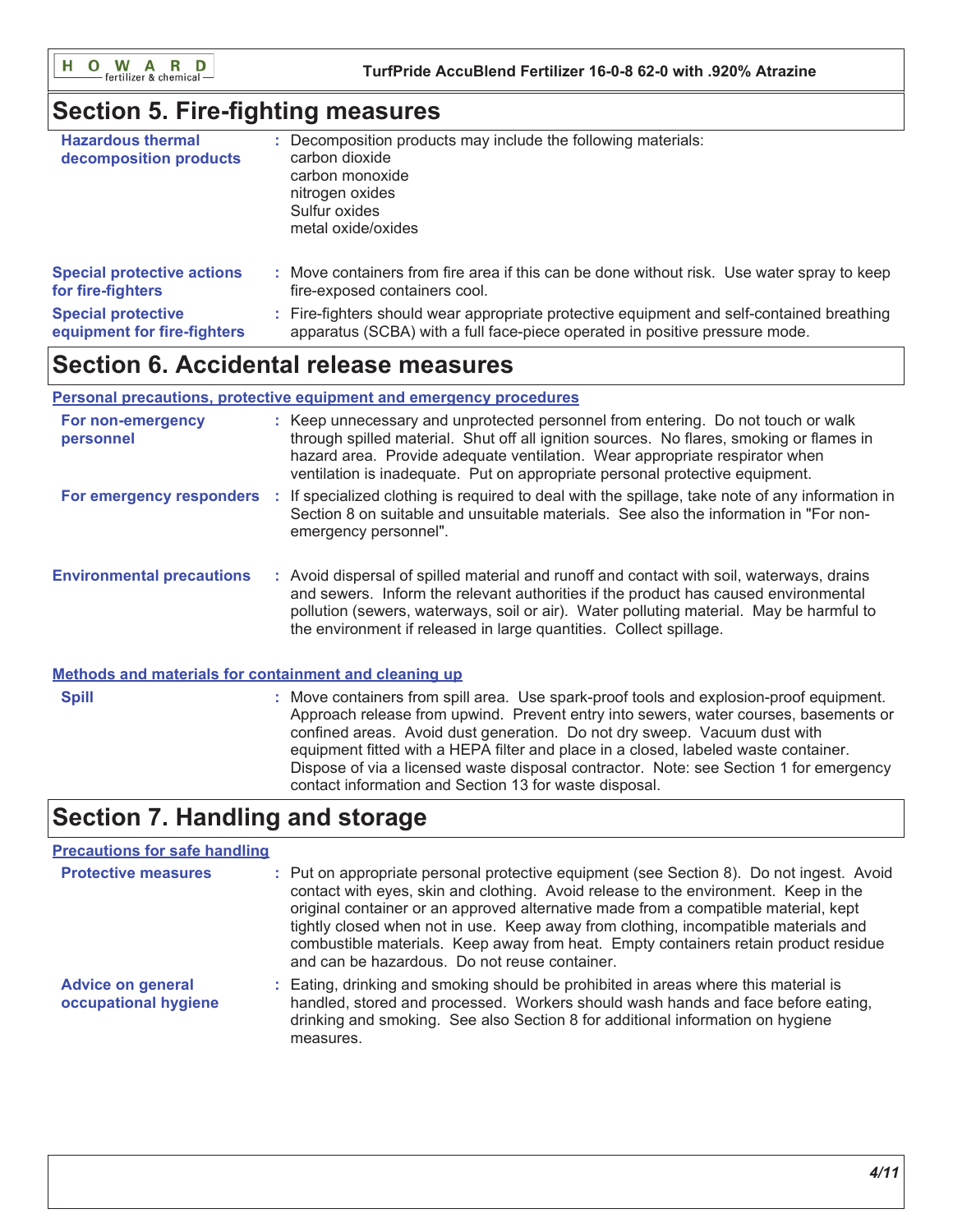

# **Section 7. Handling and storage**

| <b>Conditions for safe storage,</b> | Store in accordance with local regulations. Store in original container protected from    |
|-------------------------------------|-------------------------------------------------------------------------------------------|
| including any                       | direct sunlight in a dry, cool and well-ventilated area, away from incompatible materials |
| <i>incompatibilities</i>            | (see Section 10) and food and drink. Separate from reducing agents and combustible        |
|                                     | materials. Keep container tightly closed and sealed until ready for use. Containers that  |
|                                     | have been opened must be carefully resealed and kept upright to prevent leakage. Do       |
|                                     | not store in unlabeled containers. Use appropriate containment to avoid environmental     |
|                                     | contamination.                                                                            |

# Section 8. Exposure controls/personal protection

### **Control parameters**

#### **Occupational exposure limits**

| Ingredient name | <b>Exposure limits</b>                                                                                                                                                                      |
|-----------------|---------------------------------------------------------------------------------------------------------------------------------------------------------------------------------------------|
| Sulfur          | <b>ACGIH TLV (United States).</b><br>TWA: 10 mg/m <sup>3</sup> 8 hours. Form: Nuisance dust.<br><b>OSHA PEL (United States).</b><br>TWA: 15 mg/m <sup>3</sup> 8 hours. Form: Nuisance dust. |

| <b>Appropriate engineering</b><br><b>controls</b> | Good general ventilation should be sufficient to control worker exposure to airborne<br>contaminants.                                                          |
|---------------------------------------------------|----------------------------------------------------------------------------------------------------------------------------------------------------------------|
| <b>Environmental exposure</b><br><b>controls</b>  | Emissions from ventilation or work process equipment should be checked to ensure<br>they comply with the requirements of environmental protection legislation. |

| <b>Individual protection measures</b> |                                                                                                                                                                                                                                                                                                                                                                                                   |
|---------------------------------------|---------------------------------------------------------------------------------------------------------------------------------------------------------------------------------------------------------------------------------------------------------------------------------------------------------------------------------------------------------------------------------------------------|
| <b>Hygiene measures</b>               | : Wash hands, forearms and face thoroughly after handling chemical products, before<br>eating, smoking and using the lavatory and at the end of the working period.<br>Appropriate techniques should be used to remove potentially contaminated clothing.<br>Wash contaminated clothing before reusing. Ensure that eyewash stations and safety<br>showers are close to the workstation location. |
| <b>Eye/face protection</b>            | : Safety eyewear complying with an approved standard should be used when a risk<br>assessment indicates this is necessary to avoid exposure to liquid splashes, mists,<br>gases or dusts. If contact is possible, the following protection should be worn, unless<br>the assessment indicates a higher degree of protection: chemical splash goggles.                                             |
| <b>Skin protection</b>                |                                                                                                                                                                                                                                                                                                                                                                                                   |
| <b>Hand protection</b>                | : Chemical-resistant, impervious gloves complying with an approved standard should be<br>worn at all times when handling chemical products if a risk assessment indicates this is<br>necessary.                                                                                                                                                                                                   |
| <b>Body protection</b>                | Personal protective equipment for the body should be selected based on the task being<br>performed and the risks involved and should be approved by a specialist before<br>handling this product.                                                                                                                                                                                                 |
| <b>Other skin protection</b>          | : Appropriate footwear and any additional skin protection measures should be selected<br>based on the task being performed and the risks involved and should be approved by a<br>specialist before handling this product.                                                                                                                                                                         |
| <b>Respiratory protection</b>         | : Use a properly fitted, particulate filter respirator complying with an approved standard if<br>a risk assessment indicates this is necessary. Respirator selection must be based on<br>known or anticipated exposure levels, the hazards of the product and the safe working<br>limits of the selected respirator.                                                                              |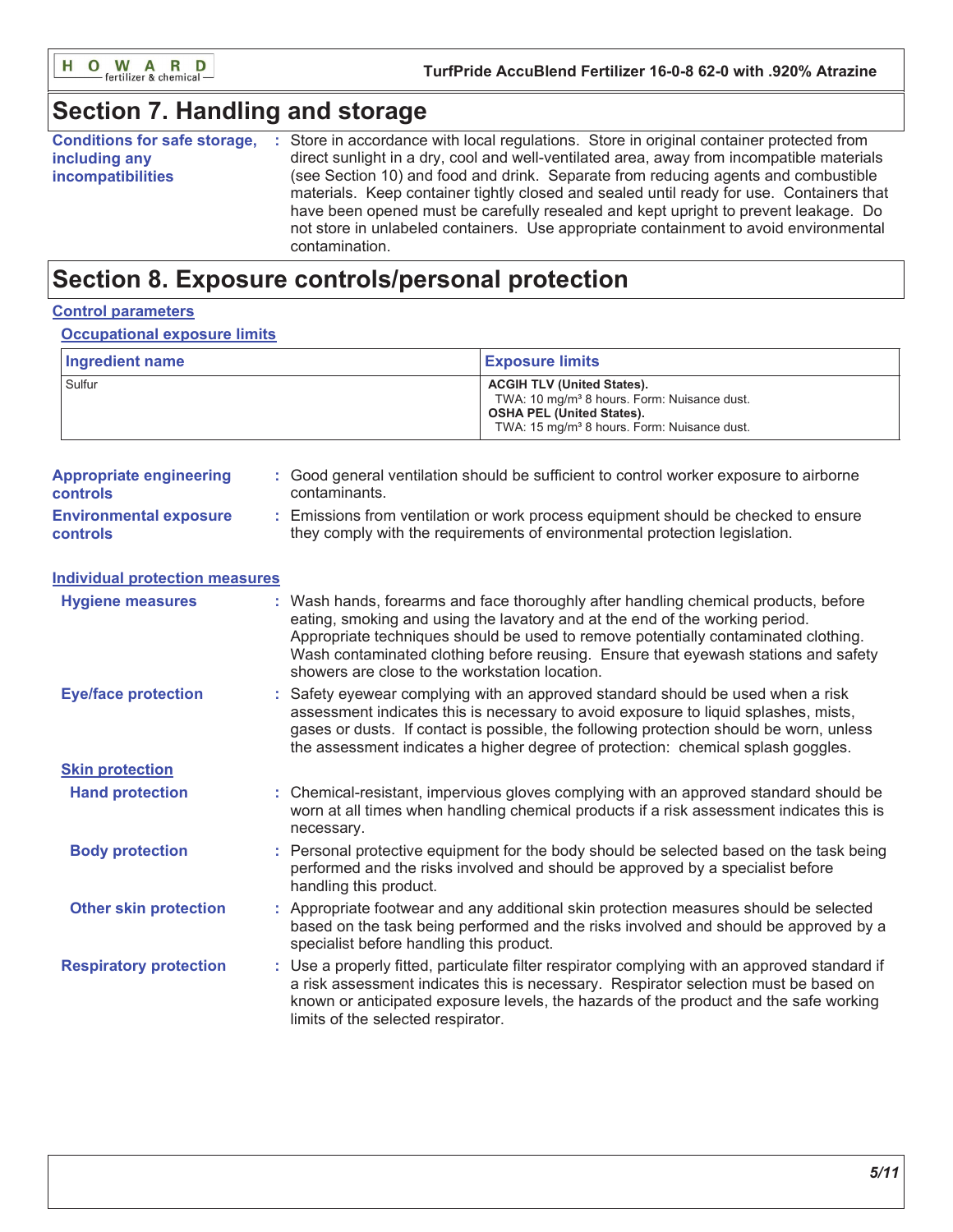# Section 9. Physical and chemical properties

### **Appearance**

| <b>Physical state</b>                             |   | Solid. [Granular.]                                                            |
|---------------------------------------------------|---|-------------------------------------------------------------------------------|
| <b>Color</b>                                      |   | Brownish to multicolor.                                                       |
| Odor                                              |   | Ammonia. [Slight]                                                             |
| <b>Odor threshold</b>                             | ٠ | Not available.                                                                |
| рH                                                |   | 6.8 [Conc. (% w/w): 1%]                                                       |
| <b>Melting point</b>                              |   | Not available.                                                                |
| <b>Boiling point</b>                              |   | : Not available.                                                              |
| <b>Flash point</b>                                |   | Not available.                                                                |
| <b>Evaporation rate</b>                           |   | : Not available.                                                              |
| <b>Flammability (solid, gas)</b>                  |   | : Not available.                                                              |
| Lower and upper explosive<br>(flammable) limits   |   | : Not available.                                                              |
| <b>Vapor pressure</b>                             |   | : Not available.                                                              |
| <b>Vapor density</b>                              |   | : Not available.                                                              |
| <b>Relative density</b>                           |   | Not available.                                                                |
| <b>Solubility</b>                                 |   | : Very slightly soluble in the following materials: cold water and hot water. |
| <b>Partition coefficient: n-</b><br>octanol/water |   | : Not available.                                                              |
| <b>Auto-ignition temperature</b>                  |   | : Not available.                                                              |
| <b>Decomposition temperature</b>                  |   | : Not available.                                                              |
| <b>Viscosity</b>                                  |   | Not available.                                                                |
| <b>Volatility</b>                                 |   | Not available.                                                                |

# Section 10. Stability and reactivity

| <b>Reactivity</b>                                   | : No specific test data related to reactivity available for this product or its ingredients.                                                                                                                                                              |
|-----------------------------------------------------|-----------------------------------------------------------------------------------------------------------------------------------------------------------------------------------------------------------------------------------------------------------|
| <b>Chemical stability</b>                           | : The product is stable.                                                                                                                                                                                                                                  |
| <b>Possibility of hazardous</b><br><b>reactions</b> | : Hazardous reactions or instability may occur under certain conditions of storage or use.<br>Conditions may include the following:<br>contact with combustible materials<br>Reactions may include the following:<br>risk of causing or intensifying fire |
| <b>Conditions to avoid</b>                          | : No specific data.                                                                                                                                                                                                                                       |
| <b>Incompatible materials</b>                       | : Reactive or incompatible with the following materials: oxidizing materials, acids and<br>alkalis.                                                                                                                                                       |
| <b>Hazardous decomposition</b><br>products          | : Under normal conditions of storage and use, hazardous decomposition products should<br>not be produced.                                                                                                                                                 |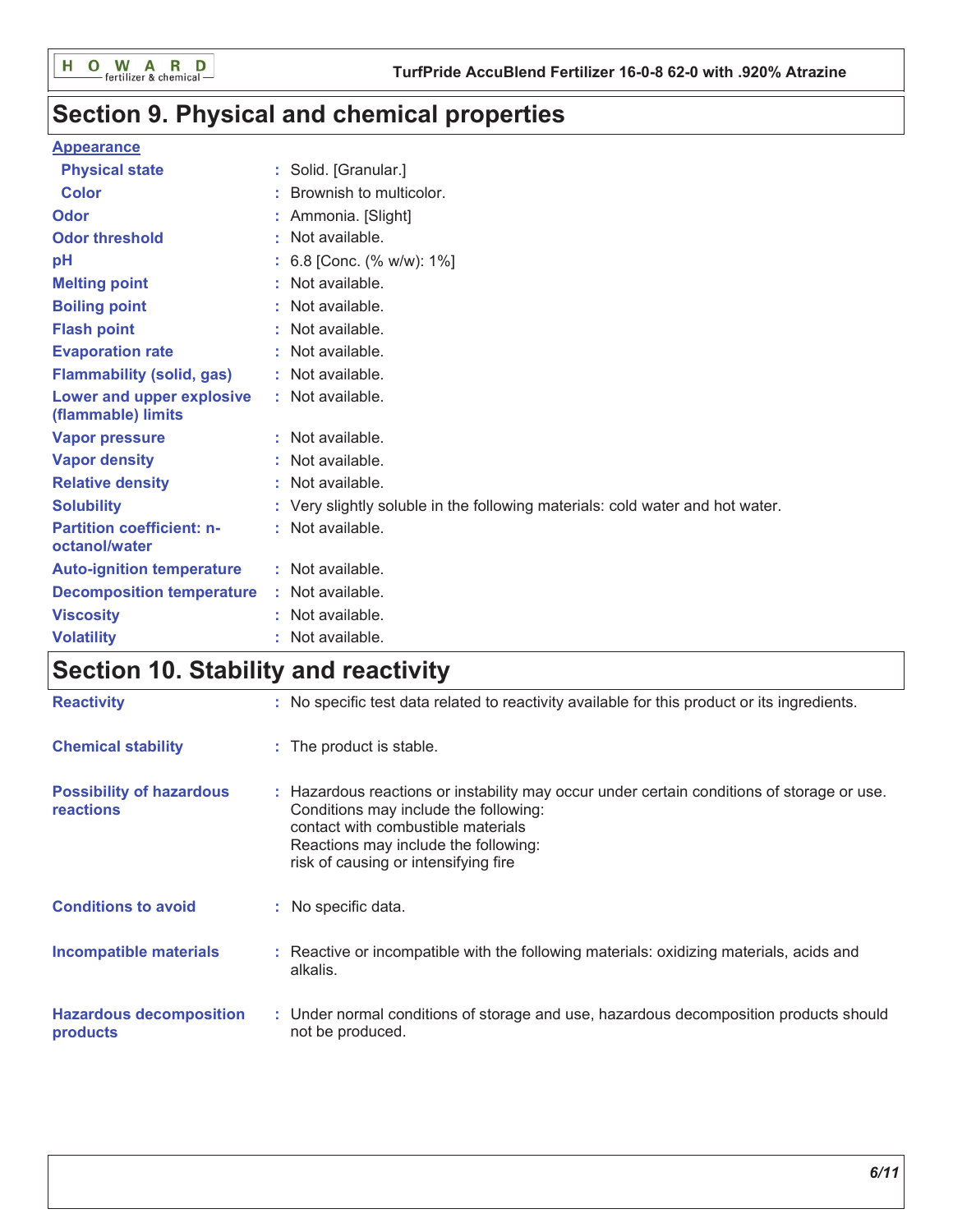# **Section 11. Toxicological information**

### Information on toxicological effects

### **Acute toxicity**

| <b>Product/ingredient name</b>                                                           | <b>Result</b>                                                                                                         |                | <b>Species</b> |              | <b>Dose</b> |                 | <b>Exposure</b> |                    |
|------------------------------------------------------------------------------------------|-----------------------------------------------------------------------------------------------------------------------|----------------|----------------|--------------|-------------|-----------------|-----------------|--------------------|
| Atrazine                                                                                 | LD50 Oral                                                                                                             |                | Rat            |              |             | >2,000 mg/kg    |                 |                    |
| <b>Irritation/Corrosion</b>                                                              |                                                                                                                       |                |                |              |             |                 |                 |                    |
| <b>Product/ingredient name</b>                                                           | <b>Result</b>                                                                                                         | <b>Species</b> |                | <b>Score</b> |             | <b>Exposure</b> |                 | <b>Observation</b> |
| Atrazine                                                                                 | non-irritating                                                                                                        | Rabbit         |                |              |             |                 |                 |                    |
| <b>Sensitization</b>                                                                     |                                                                                                                       |                |                |              |             |                 |                 |                    |
| There is no data available.                                                              |                                                                                                                       |                |                |              |             |                 |                 |                    |
| <b>Carcinogenicity</b>                                                                   |                                                                                                                       |                |                |              |             |                 |                 |                    |
| There is no data available.                                                              |                                                                                                                       |                |                |              |             |                 |                 |                    |
| Specific target organ toxicity (single exposure)                                         |                                                                                                                       |                |                |              |             |                 |                 |                    |
| There is no data available.                                                              |                                                                                                                       |                |                |              |             |                 |                 |                    |
| <b>Specific target organ toxicity (repeated exposure)</b>                                |                                                                                                                       |                |                |              |             |                 |                 |                    |
| There is no data available.                                                              |                                                                                                                       |                |                |              |             |                 |                 |                    |
| <b>Aspiration hazard</b>                                                                 |                                                                                                                       |                |                |              |             |                 |                 |                    |
| There is no data available.                                                              |                                                                                                                       |                |                |              |             |                 |                 |                    |
| <b>Information on the likely</b><br>routes of exposure                                   | : Dermal contact. Eye contact. Inhalation. Ingestion.                                                                 |                |                |              |             |                 |                 |                    |
| <b>Potential acute health effects</b>                                                    |                                                                                                                       |                |                |              |             |                 |                 |                    |
| <b>Eye contact</b>                                                                       | : Causes serious eye irritation.                                                                                      |                |                |              |             |                 |                 |                    |
| <b>Inhalation</b>                                                                        | : Exposure to decomposition products may cause a health hazard. Serious effects may<br>be delayed following exposure. |                |                |              |             |                 |                 |                    |
| <b>Skin contact</b>                                                                      | : Causes skin irritation.                                                                                             |                |                |              |             |                 |                 |                    |
| <b>Ingestion</b>                                                                         | : Irritating to mouth, throat and stomach.                                                                            |                |                |              |             |                 |                 |                    |
| <b>Symptoms related to the physical, chemical and toxicological characteristics</b>      |                                                                                                                       |                |                |              |             |                 |                 |                    |
| <b>Eye contact</b>                                                                       | : Adverse symptoms may include the following:<br>pain or irritation<br>watering<br>redness                            |                |                |              |             |                 |                 |                    |
| <b>Inhalation</b>                                                                        | No known significant effects or critical hazards.                                                                     |                |                |              |             |                 |                 |                    |
| <b>Skin contact</b>                                                                      | : Adverse symptoms may include the following:<br>irritation<br>redness                                                |                |                |              |             |                 |                 |                    |
| <b>Ingestion</b>                                                                         | : No known significant effects or critical hazards.                                                                   |                |                |              |             |                 |                 |                    |
| Delayed and immediate effects and also chronic effects from short and long term exposure |                                                                                                                       |                |                |              |             |                 |                 |                    |
| <b>Short term exposure</b>                                                               |                                                                                                                       |                |                |              |             |                 |                 |                    |
| <b>Potential immediate</b><br>effects                                                    | : No known significant effects or critical hazards.                                                                   |                |                |              |             |                 |                 |                    |
| <b>Potential delayed effects</b>                                                         | : No known significant effects or critical hazards.                                                                   |                |                |              |             |                 |                 |                    |
| Long term exposure                                                                       |                                                                                                                       |                |                |              |             |                 |                 |                    |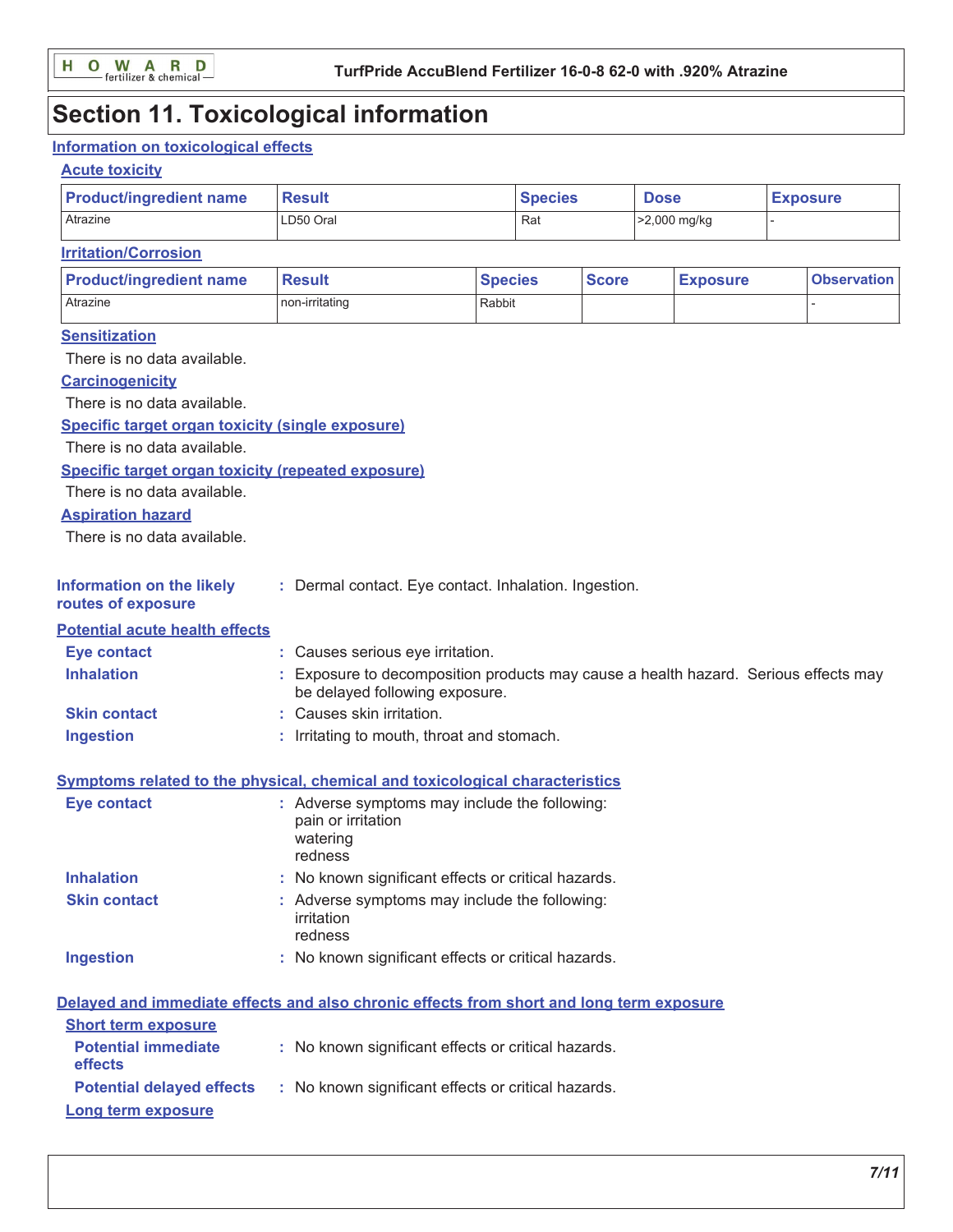# Section 11. Toxicological information

| <b>Potential immediate</b><br>effects   | : No known significant effects or critical hazards. |
|-----------------------------------------|-----------------------------------------------------|
| <b>Potential delayed effects</b>        | : No known significant effects or critical hazards. |
| <b>Potential chronic health effects</b> |                                                     |
| <b>General</b>                          | : No known significant effects or critical hazards. |
| <b>Carcinogenicity</b>                  | : No known significant effects or critical hazards. |
| <b>Mutagenicity</b>                     | : No known significant effects or critical hazards. |
| <b>Teratogenicity</b>                   | : No known significant effects or critical hazards. |
| <b>Developmental effects</b>            | : No known significant effects or critical hazards. |
| <b>Fertility effects</b>                | : No known significant effects or critical hazards. |

### **Numerical measures of toxicity**

#### **Acute toxicity estimates**

| <b>Route</b> | A TE<br><b>TE value</b> |
|--------------|-------------------------|
| Oral         | >5,000 mg/kg            |

# **Section 12. Ecological information**

#### **Toxicity**

| <b>Product/ingredient name</b> | <b>Result</b>                                                         | <b>Species</b>                                                                    | <b>Exposure</b>     |
|--------------------------------|-----------------------------------------------------------------------|-----------------------------------------------------------------------------------|---------------------|
| Sulfur                         | Acute LC50 4.5 ppm Fresh water                                        | Fish - Oncorhynchus mykiss                                                        | 96 hours            |
| Atrazine                       | Chronic NOEC >6 mg/L Fresh water                                      | Crustaceans - Cladocera                                                           | 21 days             |
|                                | Acute EC50 0.042 mg/L Fresh water                                     | Algae - Pseudokirchneriella subcapitata -<br>Exponential growth phase             | 72 hours            |
|                                | Acute LC50 4 µg/L Fresh water                                         | Crustaceans - Mesocyclops hyalinus -<br>Adult                                     | 48 hours            |
|                                | Acute LC50 21.8 µg/L Fresh water                                      | Daphnia - Daphnia magna - Neonate                                                 | 48 hours            |
|                                | Acute LC50 2.36 µg/L Fresh water                                      | Fish - Cirrhinus mrigala                                                          | 96 hours            |
|                                | Chronic NOEC 0.005 mg/L Fresh water                                   | Algae - Pseudokirchneriella subcapitata -<br>Exponential growth phase             | 72 hours            |
|                                | Chronic NOEC 45 µg/L Marine water                                     | Crustaceans - Acanthomysis costata -<br>Juvenile (Fledgling, Hatchling, Weanling) | 21 days             |
|                                | Chronic NOEC 1.7 mg/L Fresh water<br>Chronic NOEC 26 µg/L Fresh water | Daphnia - Daphnia magna - Neonate<br>Fish - Jordanella floridae                   | 21 days<br>100 days |

#### **Persistence and degradability**

There is no data available.

#### **Bioaccumulative potential**

| <b>Product/ingredient name</b>                                                     | $LogP_{ow}$                                         | <b>BCF</b> | <b>Potential</b> |
|------------------------------------------------------------------------------------|-----------------------------------------------------|------------|------------------|
|                                                                                    |                                                     |            |                  |
| <b>Mobility in soil</b><br><b>Soil/water partition</b><br><b>coefficient (Koc)</b> | $:$ There is no data available.                     |            |                  |
| <b>Other adverse effects</b>                                                       | : No known significant effects or critical hazards. |            |                  |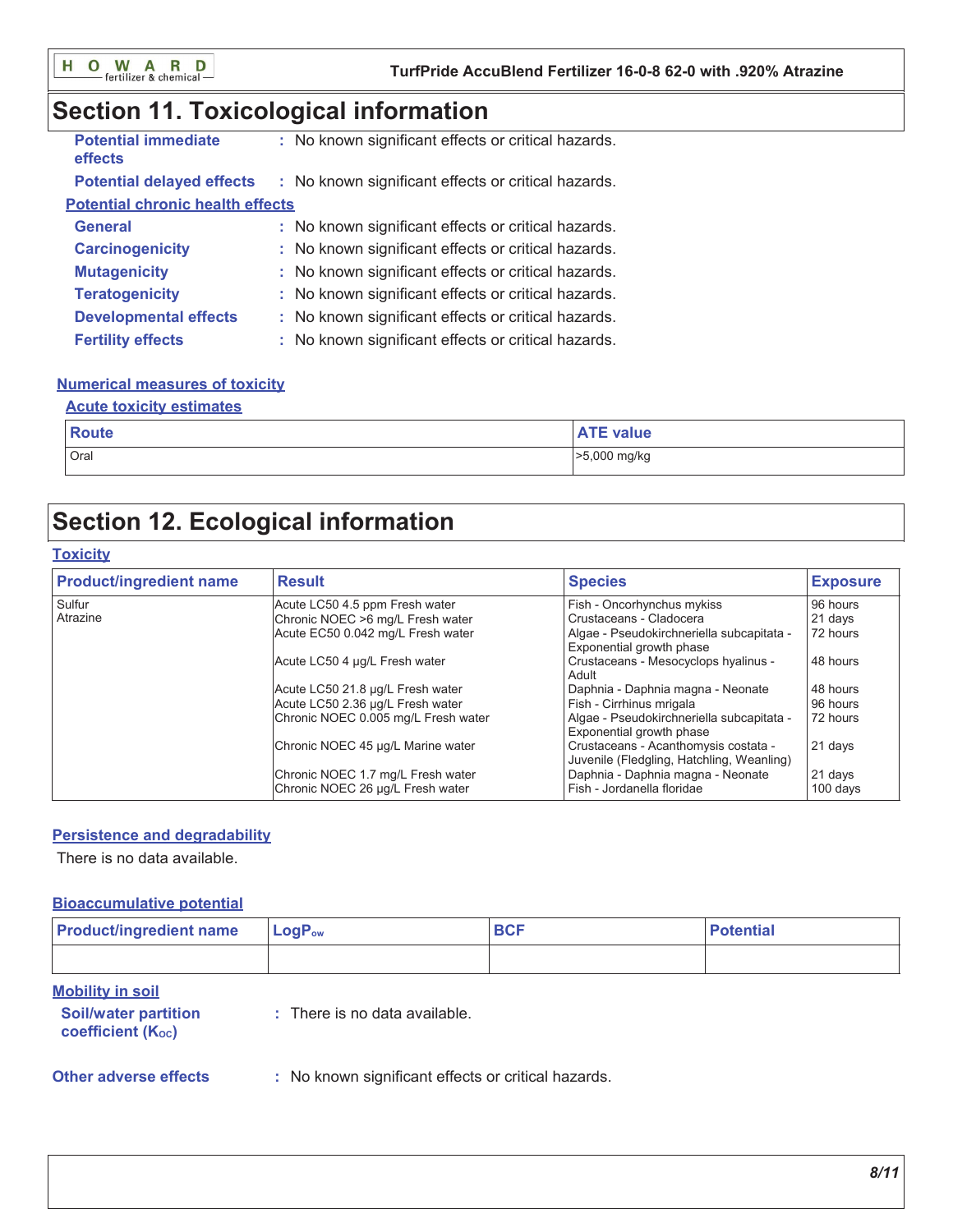

# **Section 13. Disposal considerations**

**Disposal methods** 

: The generation of waste should be avoided or minimized wherever possible. Disposal of this product, solutions and any by-products should comply with the requirements of environmental protection and waste disposal legislation and any regional local authority requirements. Dispose of surplus and non-recyclable products via a licensed waste disposal contractor. Waste should not be disposed of untreated to the sewer unless fully compliant with the requirements of all authorities with jurisdiction. Waste packaging should be recycled. Incineration or landfill should only be considered when recycling is not feasible. This material and its container must be disposed of in a safe way. Care should be taken when handling empty containers that have not been cleaned or rinsed out. Empty containers or liners may retain some product residues. Avoid dispersal of spilled material and runoff and contact with soil, waterways, drains and sewers.

# **Section 14. Transport information**

|                                      | <b>DOT Classification</b> | <b>IMDG</b>       | <b>IATA</b>       |
|--------------------------------------|---------------------------|-------------------|-------------------|
| <b>UN number</b>                     |                           |                   |                   |
| <b>UN proper</b><br>shipping name    | NON-DOT regulated         | NON-DOT regulated | NON-DOT regulated |
| <b>Transport</b><br>hazard class(es) |                           |                   |                   |
| <b>Packing group</b>                 |                           |                   |                   |
| <b>Environmental</b><br>hazards      | <b>No</b>                 | No.               | No.               |
| <b>Additional</b><br>information     |                           |                   |                   |

**AERG:** 

Special precautions for user : Transport within user's premises: always transport in closed containers that are upright and secure. Ensure that persons transporting the product know what to do in the event of an accident or spillage.

**Transport in bulk according : Not available.** to Annex II of MARPOL 73/78 and the IBC Code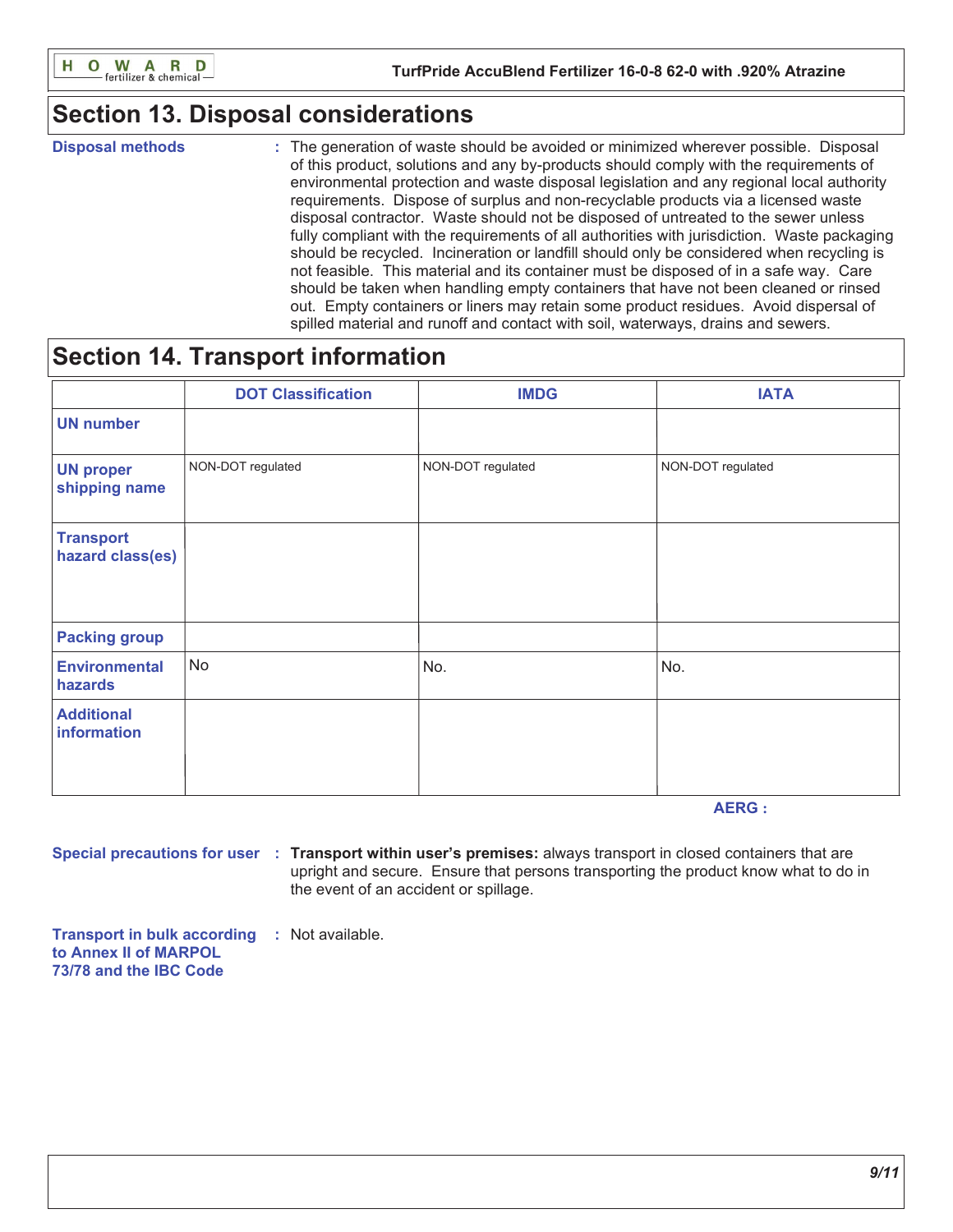O W A R D<br>
Fertilizer & chemicalн

# **Section 15. Regulatory information**

| <b>U.S. Federal regulations</b>                                                   | : TSCA 8(a) CDR Exempt/Partial exemption: Not determined<br>United States inventory (TSCA 8b): Not determined.<br>Clean Water Act (CWA) 307: Not determined<br>Clean Water Act (CWA) 311: Not determined |
|-----------------------------------------------------------------------------------|----------------------------------------------------------------------------------------------------------------------------------------------------------------------------------------------------------|
| <b>Clean Air Act Section 112</b><br>(b) Hazardous Air<br><b>Pollutants (HAPS)</b> | : Not listed                                                                                                                                                                                             |
| <b>Clean Air Act Section 602</b><br><b>Class I Substances</b>                     | : Not listed                                                                                                                                                                                             |
| <b>Clean Air Act Section 602</b><br><b>Class II Substances</b>                    | : Not listed                                                                                                                                                                                             |
| <b>DEA List I Chemicals</b><br>(Precursor Chemicals)                              | : Not listed                                                                                                                                                                                             |
| <b>DEA List II Chemicals</b><br><b>(Essential Chemicals)</b>                      | : Not listed                                                                                                                                                                                             |
| <b>SARA 302/304</b>                                                               |                                                                                                                                                                                                          |
| <b>Composition/information on ingredients</b>                                     |                                                                                                                                                                                                          |
| No products were found.                                                           |                                                                                                                                                                                                          |
| <b>SARA 304 RQ</b>                                                                | : Not applicable.                                                                                                                                                                                        |
| <b>SARA 311/312</b>                                                               |                                                                                                                                                                                                          |
| <b>Classification</b>                                                             | $:$ Fire hazard<br>Immediate (acute) health hazard                                                                                                                                                       |
| <b>Composition/information on ingredients</b>                                     |                                                                                                                                                                                                          |

| <b>Name</b> | $\frac{9}{6}$ | <b>Fire</b> | <b>Sudden</b><br>hazard release of<br><b>pressure</b> | <b>Reactive</b> | Immediate<br>(acute)<br>health<br>hazard | <b>Delayed</b><br>(chronic)<br>health<br>hazard |
|-------------|---------------|-------------|-------------------------------------------------------|-----------------|------------------------------------------|-------------------------------------------------|
| Sulfur      | $2 - 6$       | l No        | No.                                                   | No.             | Yes.                                     | No.                                             |
| Atrazine    | .920          | lNo.        | No.                                                   | No.             | Yes                                      | No.                                             |

#### **SARA 313**

|                                           | <b>Product name</b> | <b>CAS number</b> | $\frac{9}{6}$ |
|-------------------------------------------|---------------------|-------------------|---------------|
| <b>Form R - Reporting</b><br>requirements |                     |                   |               |
| <b>Supplier notification</b>              |                     |                   |               |

SARA 313 notifications must not be detached from the SDS and any copying and redistribution of the SDS shall include copying and redistribution of the notice attached to copies of the SDS subsequently redistributed.

### **State regulations**

- **Massachusetts** : The following components are listed: Sulfur;
- : None of the components are listed. **New York**
- **New Jersey**
- : The following components are listed: Sulfur;
- **Pennsylvania**
- : The following components are listed: Sulfur;
- **California Prop. 65**

No products were found.